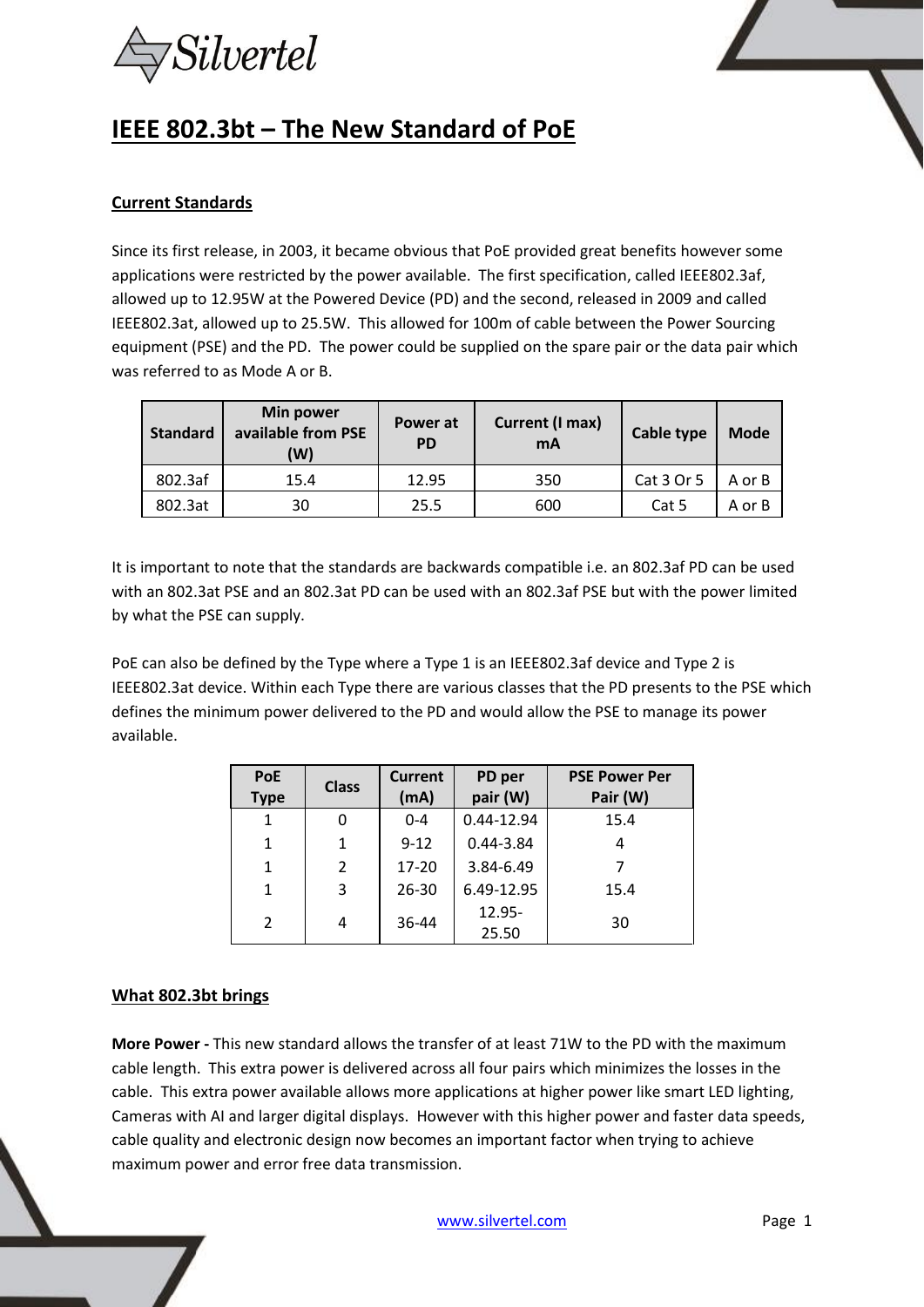

**Connected Devices -** The new standard allows for this higher total power to be split across two separate PD devices from a single IEEE802.3bt PSE output. The PSE will check both pair sets to see if it's connected to single or dual signature PD. A single signature PD connection will operate as you would expect, monitoring the overall power consumption and imbalance between pair sets. A dual signature connection allows the designer to have two individual PD devices within their system, monitored by a single IEEE802.3bt PSE, thus giving them the opportunity for 2 independent rails within their system whilst only using a single Cat5e cable. The independent monitoring on each pair set also allows for power saving in the end users device where one of the rails may choose to go into standby mode whilst the other rail may need to continue to operate at full power.

**New classes and types -** The increase of power is not implemented in one step the standard brings 2 new PoE types and 4 new classes for effective power management.

| <b>PoE</b>  | <b>Class</b> | <b>PD Requested</b> | <b>PSE Minimum Output</b> |
|-------------|--------------|---------------------|---------------------------|
| <b>Type</b> |              | Power (W)           | Power (W)                 |
| 3           |              | 12.95-25.50W        | 30W                       |
| 3           | 5            | 40W                 | 45W                       |
| 3           | 6            | 51W                 | 60W                       |
| 4           |              | 62W                 | 75W                       |
| 4           | 8            | 71.3W               | 90W                       |

**Lower standby power –** After powering the port the PSE monitors the current drawn is above a set limit, known as the Maintain Power Signature (MPS), to detect if the PD has been disconnected. The IEEE802.3bt is more energy conscious and has improved its MPS to allow a lower stand by power which is ideal to meet today's needs.

In order to keep the port active, an IEEE802.3af or IEEE802.3at PD must draw approximately 10mA or a duty cycle of 30% from the PSE. With most systems, we would expect to see about 150mW of loss per port, so if we had multiple lighting systems on multiple ports, for example 10, this would equate to 1.5W of lost power when unit in standby. The new standard has changed this and now the PSE will only require a very conservative duty cycle of ~2%. This reduces the amount of power lost per port by a factor of 15. This is beneficial where devices can be put into sleep mode i.e. PoE lighting systems or security systems that may only be needed to be active during night time and turned off during the day.

**Automatic Classification -** Auto classification is a new system in which the PSE can automatically detect the actual maximum power drawn by the PD. The PSE will measure the maximum power drawn by the PD over a set amount of time and then assign this power to that port plus some margin.

**Backwards Compatibility -** As with 802.3at, the 802.3bt standard will be fully backwards compatible with the previous standards of PoE. This system, in theory, should work automatically with any PD (As long as the PSE has the means to supply the required power). In the scenario where an 802.3bt PD is plugged into a lower standard PSE, the device may turn on if the power consumed is within the